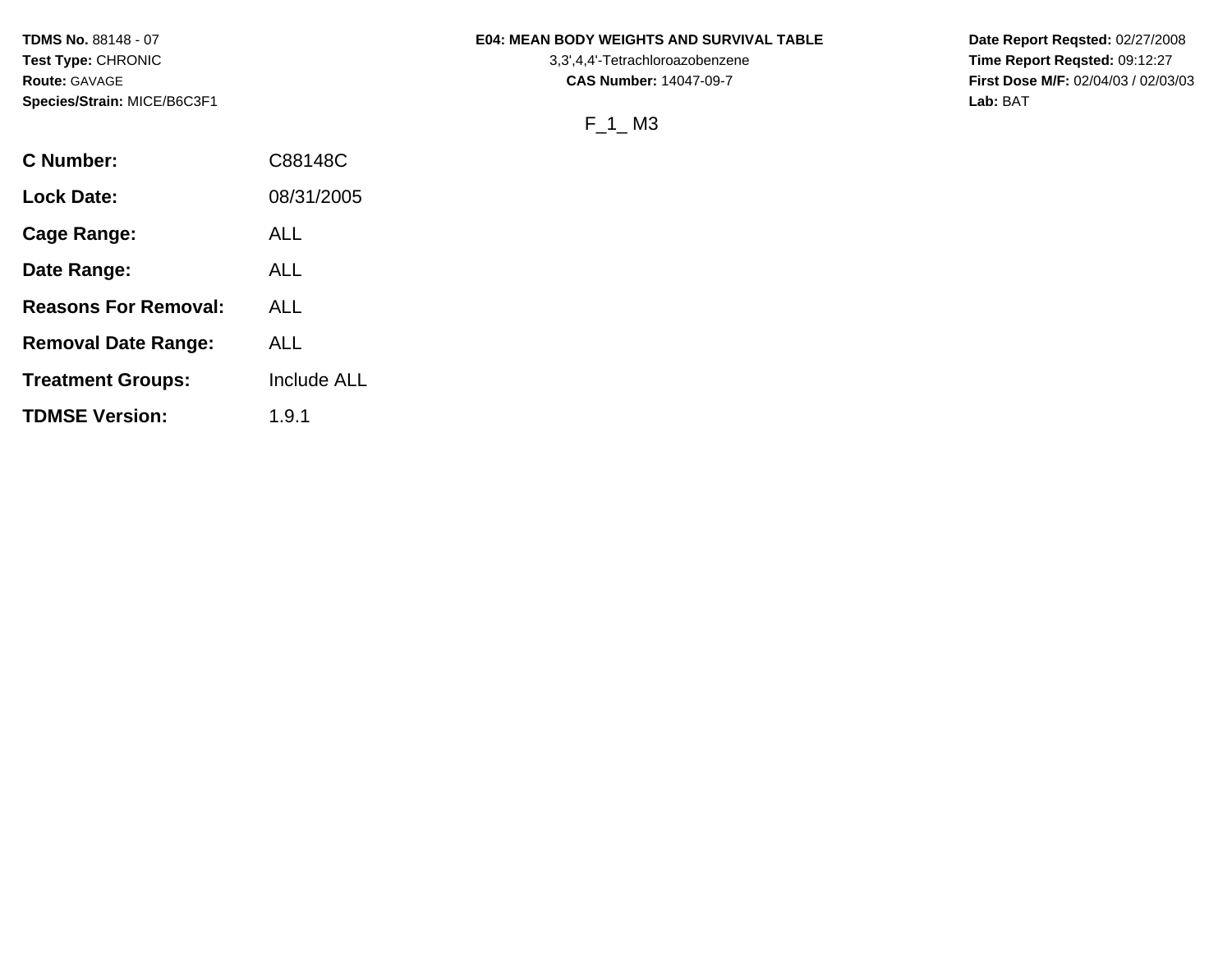# **TDMS No.** 88148 - 07 **E04: MEAN BODY WEIGHTS AND SURVIVAL TABLE Date Report Reqsted:** 02/27/2008

**Test Type:** CHRONIC 3,3',4,4'-Tetrachloroazobenzene **Time Report Reqsted:** 09:12:27 **Route:** GAVAGE **CAS Number:** 14047-09-7 **First Dose M/F:** 02/04/03 / 02/03/03

## **MALE**

| <b>DAY</b> | 0 MG/KG      |          | 3 MG/KG      |                               |          | 10 MG/KG     |                        |                | <b>30 MG/KG</b><br> |                        |                |  |
|------------|--------------|----------|--------------|-------------------------------|----------|--------------|------------------------|----------------|---------------------|------------------------|----------------|--|
|            | WT(G)        | <br>N    | WT(G)        | <br>$\%$<br>OF<br><b>CNTL</b> | N        | WT(G)        | %<br>OF<br><b>CNTL</b> | <br>N          | WT(G)               | %<br>OF<br><b>CNTL</b> | N              |  |
| -1         | 22.1         | 50       | 22.1         | 100.2                         | 50       | 22.1         | 100.0                  | 50             | 22.1                | 100.0                  | 50             |  |
| 8          | 23.1         | 50       | 23.2         | 100.2                         | 50       | 23.0         | 99.4                   | 49             | 23.2                | 100.5                  | 50             |  |
| 15         | 24.5         | 50       | 24.6         | 100.7                         | 50       | 24.6         | 100.4                  | 49             | 24.8                | 101.6                  | 50             |  |
| 22         | 25.5         | 50       | 25.7         | 100.9                         | 50       | 25.4         | 99.8                   | 49             | 25.9                | 101.5                  | 50             |  |
| 29         | 26.1         | 50       | 26.0         | 99.7                          | 50       | 26.2         | 100.6                  | 49             | 26.7                | 102.5                  | 50             |  |
| 36         | 26.8         | 50       | 26.9         | 100.4                         | 50       | 26.7         | 99.8                   | 49             | 27.2                | 101.4                  | 50             |  |
| 43         | 28.6         | 50       | 28.9         | 101.1                         | 50       | 28.6         | 100.1                  | 49             | 29.4                | 103.1                  | 50             |  |
| 50<br>57   | 29.8         | 50       | 30.3         | 101.7                         | 50       | 30.0         | 100.9                  | 49             | 30.8                | 103.5                  | 50             |  |
| 64         | 30.9<br>32.3 | 50<br>50 | 31.2<br>32.7 | 101.0                         | 50       | 31.3<br>32.6 | 101.3                  | 49             | 31.7<br>33.4        | 102.6<br>103.3         | 50<br>50       |  |
| 71         | 33.1         | 50       | 33.4         | 101.3<br>100.8                | 50<br>50 | 32.8         | 100.9<br>99.0          | 48<br>48       | 33.8                | 102.0                  | 50             |  |
| 78         | 34.1         | 50       | 34.9         | 102.2                         | 50       | 34.5         | 101.0                  | 48             | 34.7                | 101.8                  | 50             |  |
| 85         | 35.7         | 50       | 36.4         | 102.0                         | 50       | 35.8         | 100.5                  | 48             | 36.5                | 102.4                  | 50             |  |
| 113        | 39.4         | 50       | 39.0         | 99.0                          | 50       | 39.0         | 99.0                   | 48             | 39.3                | 99.9                   | 50             |  |
| 141        | 42.3         | 50       | 42.0         | 99.3                          | 50       | 41.9         | 98.9                   | 48             | 42.2                | 99.6                   | 50             |  |
| 169        | 44.8         | 50       | 44.7         | 99.8                          | 49       | 45.1         | 100.8                  | 47             | 45.0                | 100.6                  | 50             |  |
| 197        | 46.7         | 50       | 46.0         | 98.6                          | 49       | 46.5         | 99.6                   | 47             | 46.4                | 99.6                   | 50             |  |
| 225        | 48.7         | 50       | 48.5         | 99.6                          | 49       | 49.4         | 101.3                  | 47             | 48.9                | 100.4                  | 48             |  |
| 253        | 49.8         | 50       | 50.3         | 101.1                         | 49       | 50.6         | 101.7                  | 47             | 50.2                | 101.0                  | 44             |  |
| 281        | 50.2         | 50       | 50.8         | 101.2                         | 49       | 52.1         | 103.7                  | 47             | 51.9                | 103.2                  | 42             |  |
| 309        | 50.6         | 50       | 51.0         | 100.8                         | 49       | 52.0         | 102.8                  | 47             | 51.6                | 102.0                  | 40             |  |
| 337        | 52.1         | 50       | 52.7         | 101.1                         | 49       | 54.1         | 103.8                  | 47             | 53.0                | 101.6                  | 37             |  |
| 365        | 51.8         | 50       | 52.4         | 101.2                         | 49       | 53.6         | 103.5                  | 46             | 52.7                | 101.9                  | 34             |  |
| 393        | 52.2         | 50       | 54.0         | 103.4                         | 48       | 55.9         | 107.1                  | 43             | 53.6                | 102.6                  | 26             |  |
| 421        | 52.7         | 50       | 55.5         | 105.2                         | 47       | 57.4         | 108.9                  | 43             | 54.1                | 102.6                  | 21             |  |
| 449        | 52.6         | 50       | 55.5         | 105.7                         | 47       | 58.4         | 111.1                  | 42             | 52.4                | 99.8                   | 18             |  |
| 477        | 52.7         | 50       | 55.0         | 104.3                         | 47       | 56.8         | 107.6                  | 40             | 50.6                | 96.0                   | 14             |  |
| 505        | 52.5         | 49       | 55.6         | 105.8                         | 46       | 56.0         | 106.6                  | 40             | 48.2                | 91.8                   | $\overline{7}$ |  |
| 533        | 52.5         | 49       | 56.2         | 106.9                         | 45       | 55.8         | 106.3                  | 35             |                     |                        |                |  |
| 561        | 50.9         | 49       | 54.9         | 107.9                         | 43       | 54.4         | 106.9                  | 30             |                     |                        |                |  |
| 589        | 51.1         | 47       | 53.9         | 105.5                         | 42       | 53.0         | 103.7                  | 26             |                     |                        |                |  |
| 617        | 51.6         | 44       | 54.4         | 105.6                         | 40       | 53.9         | 104.6                  | 22             |                     |                        |                |  |
| 645        | 51.6         | 42       | 53.0         | 102.8                         | 38       | 50.1         | 97.0                   | 18             |                     |                        |                |  |
| 673        | 50.9         | 42       | 52.8         | 103.6                         | 34       | 49.1         | 96.4                   | 11             |                     |                        |                |  |
| 701        | 50.6         | 38       | 51.9         | 102.4                         | 31       | 45.8         | 90.3                   | $\overline{7}$ |                     |                        |                |  |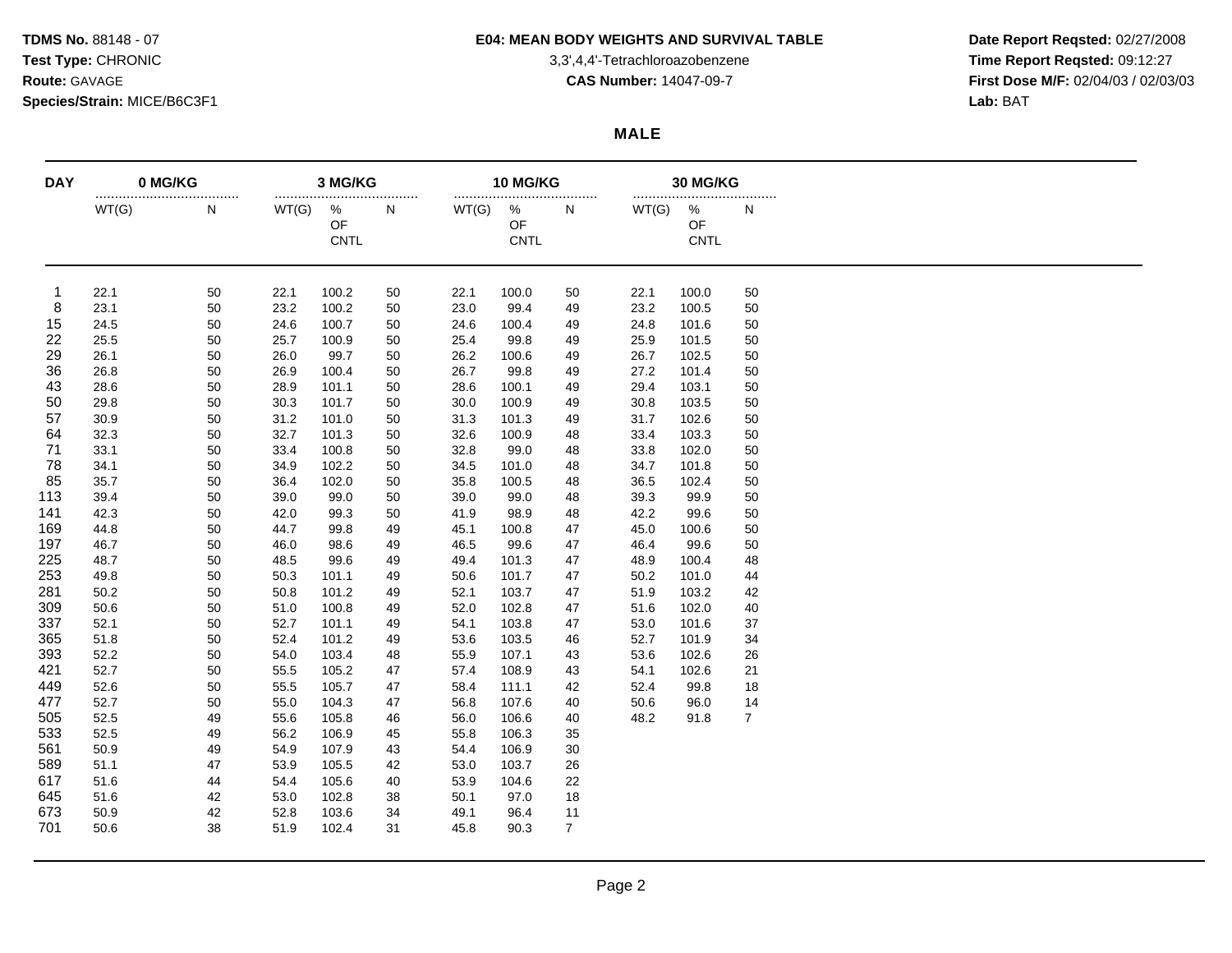## **TDMS No. 88148 - 07 E04: MEAN BODY WEIGHTS AND SURVIVAL TABLE** Date Report Reqsted: 02/27/2008

**Test Type:** CHRONIC 3,3',4,4'-Tetrachloroazobenzene **Time Report Reqsted:** 09:12:27 **Route:** GAVAGE **CAS Number:** 14047-09-7 **First Dose M/F:** 02/04/03 / 02/03/03

## **MALE**

| <b>DAY</b>                | 0 MG/KG   |    |       | 3 MG/KG                |    |       | <b>10 MG/KG</b>        |   |       | <b>30 MG/KG</b>        |       |
|---------------------------|-----------|----|-------|------------------------|----|-------|------------------------|---|-------|------------------------|-------|
|                           | <br>WT(G) | N  | WT(G) | %<br>OF<br><b>CNTL</b> | N. | WT(G) | %<br>OF<br><b>CNTL</b> | N | WT(G) | %<br>OF<br><b>CNTL</b> | <br>N |
| <b>TERM</b><br><b>SAC</b> | 51.5      | 35 | 50.1  | 97.3                   | 31 | 42.5  | 82.5                   | 5 |       |                        |       |

\*\*\* END OF MALE \*\*\*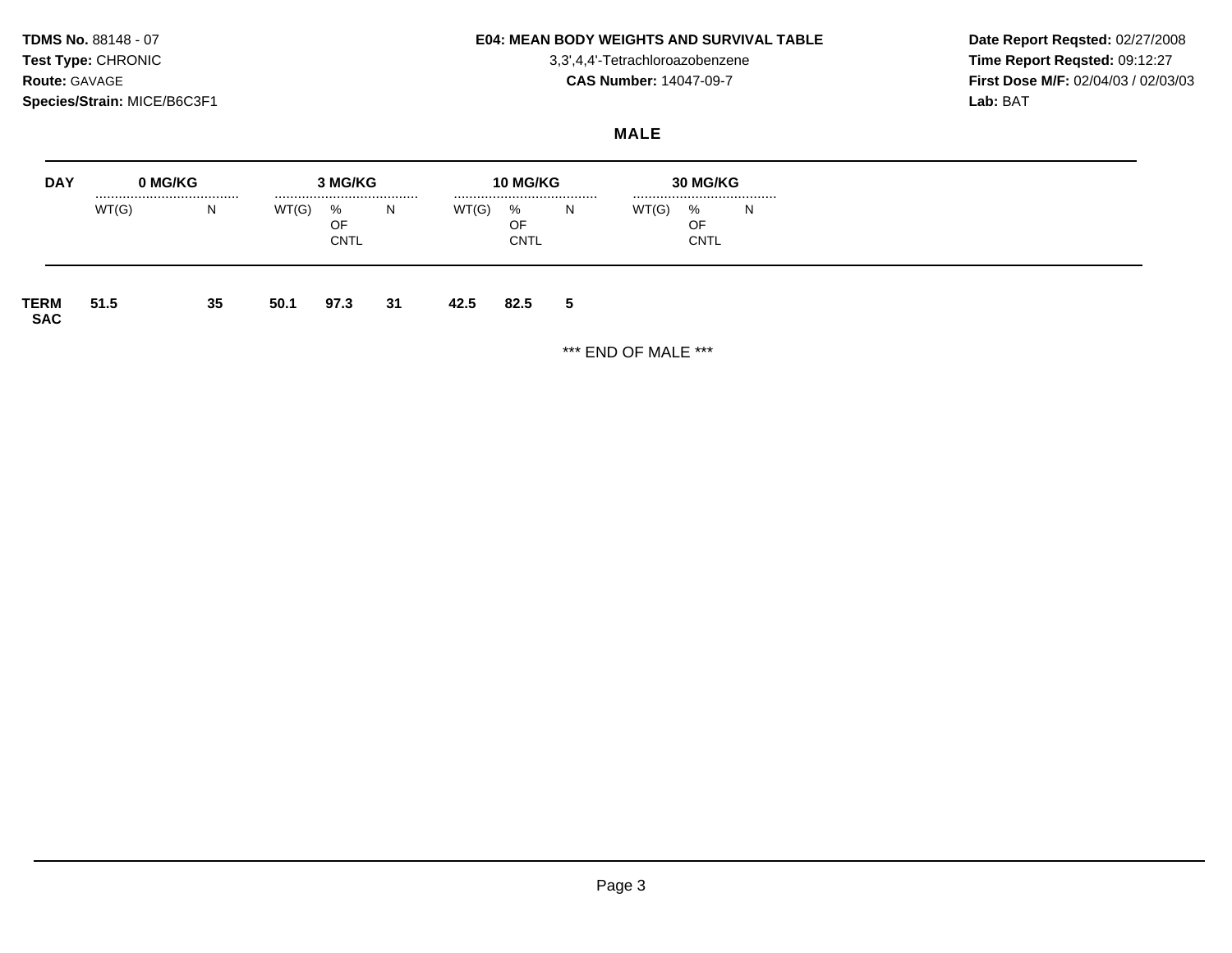# **TDMS No. 88148 - 07 E04: MEAN BODY WEIGHTS AND SURVIVAL TABLE** Date Report Reqsted: 02/27/2008

**Test Type:** CHRONIC 3,3',4,4'-Tetrachloroazobenzene **Time Report Reqsted:** 09:12:27 **Route:** GAVAGE **CAS Number:** 14047-09-7 **First Dose M/F:** 02/04/03 / 02/03/03

## **FEMALE**

| <b>DAY</b> |       | 0 MG/KG |       | 3 MG/KG<br>            |    |       | 10 MG/KG<br>           |    |       | 30 MG/KG<br>           |    |  |  |
|------------|-------|---------|-------|------------------------|----|-------|------------------------|----|-------|------------------------|----|--|--|
|            | WT(G) | <br>N   | WT(G) | %<br>OF<br><b>CNTL</b> | N  | WT(G) | %<br>OF<br><b>CNTL</b> | N  | WT(G) | %<br>OF<br><b>CNTL</b> | N  |  |  |
| -1         | 18.4  | 50      | 18.3  | 99.7                   | 50 | 18.2  | 98.9                   | 50 | 18.3  | 99.7                   | 50 |  |  |
| 8          | 19.1  | 49      | 18.9  | 98.9                   | 50 | 18.8  | 98.4                   | 49 | 18.8  | 98.2                   | 50 |  |  |
| 15         | 19.8  | 49      | 19.7  | 99.6                   | 50 | 19.7  | 99.4                   | 49 | 19.7  | 99.6                   | 49 |  |  |
| 22         | 20.7  | 49      | 20.5  | 99.0                   | 50 | 20.9  | 101.1                  | 49 | 20.7  | 99.9                   | 49 |  |  |
| 29         | 21.7  | 49      | 21.5  | 98.9                   | 50 | 21.4  | 98.4                   | 49 | 21.6  | 99.2                   | 49 |  |  |
| 36         | 22.7  | 49      | 22.7  | 99.7                   | 50 | 22.8  | 100.1                  | 49 | 22.8  | 100.5                  | 49 |  |  |
| 43         | 23.7  | 49      | 23.7  | 100.1                  | 50 | 23.7  | 100.1                  | 49 | 23.7  | 100.1                  | 49 |  |  |
| 50         | 24.7  | 49      | 24.9  | 101.0                  | 50 | 24.9  | 100.9                  | 49 | 25.1  | 101.7                  | 48 |  |  |
| 57         | 25.9  | 49      | 25.7  | 99.0                   | 50 | 25.5  | 98.1                   | 49 | 25.7  | 99.2                   | 48 |  |  |
| 64         | 26.9  | 49      | 26.7  | 99.2                   | 50 | 26.3  | 97.9                   | 49 | 26.4  | 98.2                   | 48 |  |  |
| 71         | 27.7  | 49      | 27.4  | 98.8                   | 50 | 27.2  | 98.2                   | 49 | 27.0  | 97.6                   | 48 |  |  |
| 78         | 28.5  | 49      | 28.5  | 99.8                   | 50 | 28.1  | 98.5                   | 49 | 28.4  | 99.4                   | 48 |  |  |
| 85         | 28.9  | 49      | 29.0  | 100.5                  | 50 | 28.0  | 97.1                   | 49 | 28.7  | 99.2                   | 48 |  |  |
| 113        | 32.0  | 49      | 31.7  | 99.1                   | 50 | 31.6  | 98.8                   | 49 | 32.1  | 100.3                  | 48 |  |  |
| 141        | 36.5  | 49      | 36.9  | 101.0                  | 50 | 35.4  | 96.9                   | 49 | 37.1  | 101.7                  | 48 |  |  |
| 169        | 39.8  | 49      | 39.6  | 99.4                   | 50 | 38.9  | 97.6                   | 49 | 40.2  | 100.9                  | 48 |  |  |
| 197        | 43.2  | 49      | 42.2  | 97.7                   | 50 | 41.0  | 95.0                   | 49 | 42.4  | 98.1                   | 48 |  |  |
| 225        | 46.2  | 49      | 45.5  | 98.4                   | 50 | 44.7  | 96.7                   | 49 | 46.2  | 99.9                   | 48 |  |  |
| 253        | 47.7  | 49      | 47.6  | 99.8                   | 50 | 46.5  | 97.4                   | 49 | 48.6  | 101.8                  | 48 |  |  |
| 281        | 49.1  | 48      | 48.6  | 99.0                   | 50 | 48.5  | 98.7                   | 49 | 49.5  | 100.7                  | 48 |  |  |
| 309        | 50.6  | 48      | 51.0  | 100.8                  | 50 | 50.0  | 98.8                   | 49 | 51.3  | 101.4                  | 47 |  |  |
| 337        | 52.5  | 48      | 52.2  | 99.4                   | 50 | 52.0  | 98.9                   | 49 | 53.8  | 102.3                  | 45 |  |  |
| 365        | 53.3  | 48      | 53.9  | 101.1                  | 50 | 54.4  | 102.1                  | 49 | 54.4  | 102.0                  | 45 |  |  |
| 393        | 55.7  | 48      | 56.2  | 101.0                  | 50 | 55.9  | 100.3                  | 49 | 57.3  | 102.9                  | 45 |  |  |
| 421        | 57.9  | 48      | 59.1  | 102.1                  | 50 | 58.6  | 101.2                  | 49 | 59.8  | 103.3                  | 45 |  |  |
| 449        | 59.0  | 48      | 61.2  | 103.8                  | 50 | 60.8  | 102.9                  | 49 | 62.2  | 105.4                  | 45 |  |  |
| 477        | 58.7  | 47      | 62.8  | 106.9                  | 49 | 62.4  | 106.3                  | 48 | 63.6  | 108.2                  | 42 |  |  |
| 505        | 59.2  | 47      | 63.7  | 107.7                  | 49 | 62.5  | 105.6                  | 47 | 63.3  | 106.9                  | 41 |  |  |
| 533        | 62.3  | 47      | 66.2  | 106.3                  | 49 | 64.9  | 104.2                  | 46 | 63.4  | 101.8                  | 40 |  |  |
|            |       |         |       |                        |    |       |                        |    |       |                        |    |  |  |
| 561        | 62.5  | 45      | 66.6  | 106.6                  | 48 | 65.8  | 105.3                  | 44 | 65.9  | 105.5                  | 35 |  |  |
| 589        | 61.3  | 42      | 67.3  | 109.7                  | 46 | 64.1  | 104.6                  | 44 | 64.3  | 104.8                  | 35 |  |  |
| 617        | 63.2  | 39      | 66.6  | 105.4                  | 45 | 62.1  | 98.2                   | 42 | 61.6  | 97.5                   | 34 |  |  |
| 645        | 61.0  | 39      | 64.8  | 106.3                  | 45 | 59.8  | 98.0                   | 40 | 57.6  | 94.4                   | 32 |  |  |
| 673        | 59.4  | 37      | 63.0  | 106.1                  | 38 | 58.2  | 98.0                   | 39 | 57.3  | 96.4                   | 27 |  |  |
| 701        | 58.1  | 37      | 64.2  | 110.5                  | 35 | 58.7  | 101.0                  | 33 | 56.8  | 97.7                   | 23 |  |  |